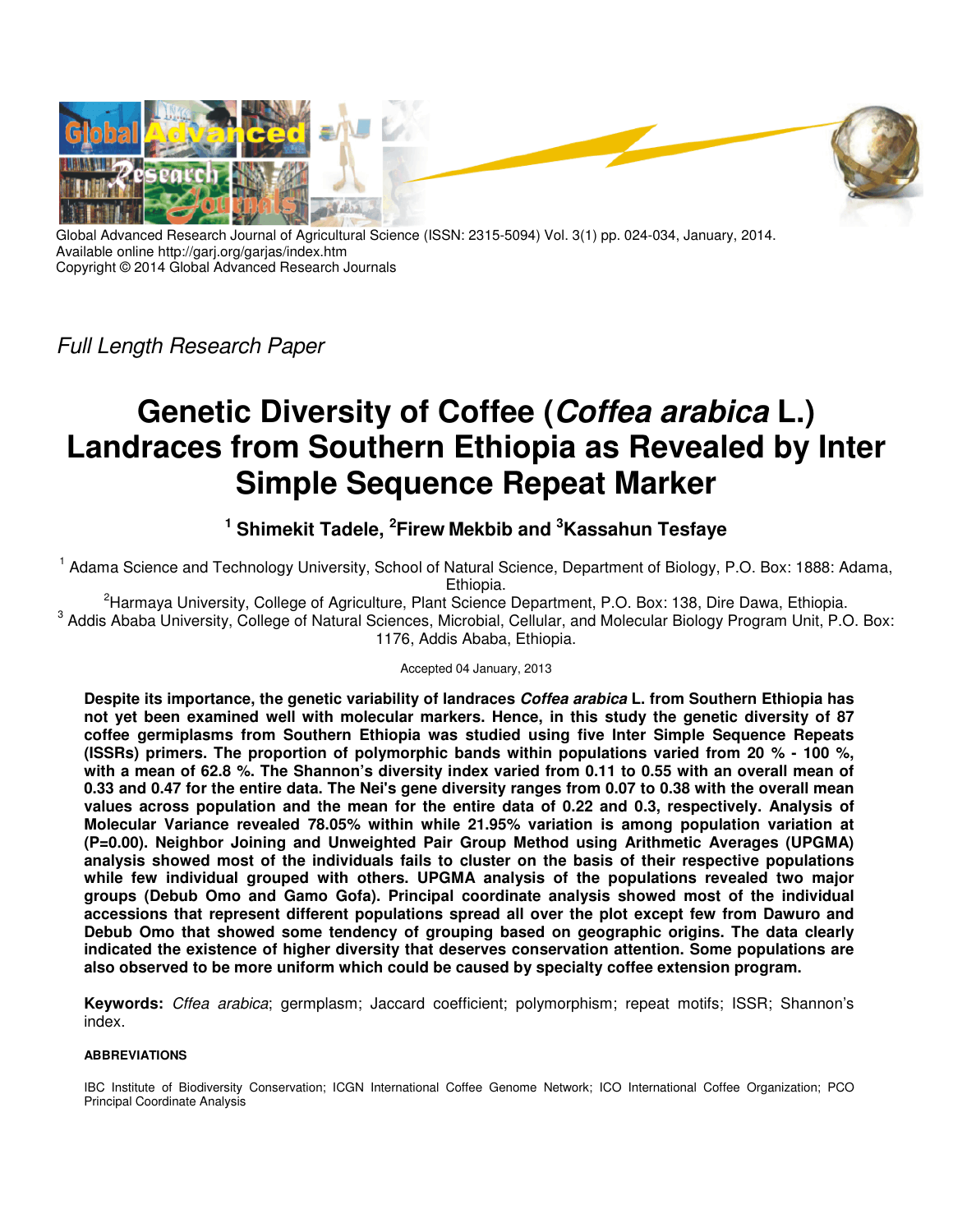## **INTRODUCTION**

Coffee is the world's most widely traded tropical agricultural commodity ICO (2011), surpassed only by oil (Prakash et al., 2002; Vega, 2008). It account for nearly

half of total exports of tropical products FAO (2009). In many producing countries, besides contributing a tremendous amount to the foreign exchange currency as a main cash crop, it serves as a means of livelihood for millions of people (Steiger et al., 2002).

Presently coffee genetic resource is under greatest threat mostly due to deforestation of its natural habitat for timber and crop production, replacement of farmers' variety by a few high yielding and disease resistant varieties, establishment and expansion of modern plantation and illegal and legal settlements (Gole, 2003; Tesfaye, 2006). To minimize the loss of coffee genetic resources, collecting germplasms from different geographic locations and conserving at in situ and ex situ conservation sites is the best strategy for conservation and sustainable utilization. To design any conservation strategy, analyzing the genetic diversity using different marker systems are vital for suistainable use and conservation strategy.

Different molecular markers have been in use since 1980s, which helps to overcome the drawbacks associated with morphological and isozyme markers (Li et al., 2008). Evaluation and characterization of coffee germplasm using molecular markers such as RAPD, ISSR, AFLP, and SSR has been the subject of several studies (Aga et al., 2005; Masumbuko and Bryngelsson, 2006; Tesfaye, 2006; Yigzaw et al., 2008; Mishra et al., 2011). However, because of availability and its cost effectiveness ISSR marker were used in this study.

Despite its economic and social importance for numerous countries around the world, coffee has received very little attention with respect to molecular genetics and genomics research. The ability to capture and conserve genetic diversity and effectively utilize germplasm in traditional coffee breeding programs will be vital for future sustainable coffee production (ICGN, 2009). The genetic diversity analysis of Ethiopia's coffee landrace with better representative sampling using molecular marker has not received much attention till recent years. Hence, the present study is initiated with the objectives to assess the genetic diversity of coffee (C. arabica) landraces of southern Ethiopia using ISSR markers. The study further aimed at determining diverse populations which deserve conservation attention and identify genetically distant populations for future utilization in coffee breeding programme.

## **MATERIALS AND METHODS**

#### **Sources of plant materials**

The research was conducted in the Genetic Laboratory of the Faculty of Life Sciences, Addis Ababa University, Addis Ababa. The samples were collected from Choche field gene bank of the IBC (Ethiopian Institute of Biodiversity Conservation). The samples were originally assembled from different geographic locations of southern Ethiopia and maintained for several years at the ex situ gene bank of IBC for conservation.

Young leaf samples from 87 coffee (C. arabica) individuals, each individual represents an accession, were collected from Choche field gene bank and dried using silica-gel. The leaves were collected from a plant which is randomly selected from five individuals of an accession. All collections in the IBC gene bank from southern Ethiopia were included and samples from Debub Omo, Gamo Gofa and Dawuro were taken using proportional sampling technique among zones and woredas (district). However, all available samples from some areas such as Basketo, Sidama and Gedeo of southern Ethiopia, were taken as whole.

## **DNA Extraction**

Genomic DNA was extracted following the modified CTAB method following methods described in Borsch et al. (2003). For optimum amount of DNA for ISSR-PCR reaction the second extraction was used, taken for polymerase chain reaction (PCR). About 50mg Silica-geldried leaves for each accession were ground with sterile mortar and pestle using clean sand  $(SiO<sub>2</sub>)$ . The samples were stored at 4°C until electrophoresis and subsequent dilution and PCR reaction.

#### **Quantification of Extracted DNA and Purity Checking**

The yield of DNA isolated was measured using a NanoDrop ND-8000 UV spectrophotometer at Holeta Biotechnology Research Institute, Molecular Biology Laboratory, Holeta. The concentration of total genomic DNA ranges from 30 ng/ul to 300ng/ul. The concentration was adjusted to a concentration of ca. 20 ng/µl. Moreover,

<sup>\*</sup>Corresponding Author's E-mail: shimekit.tadeleg@gmail.com; Tel: +251910080830; Fax: 02510221100038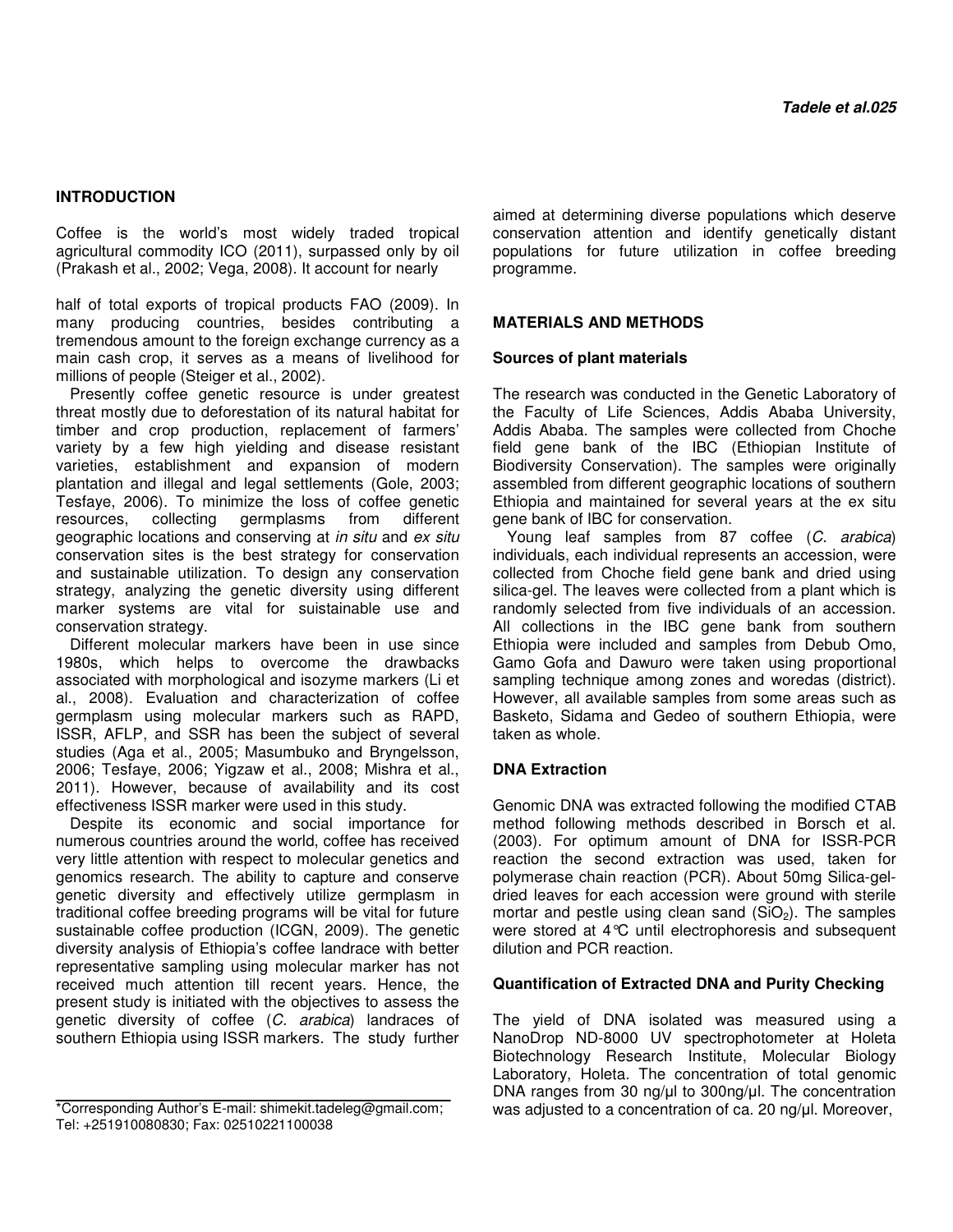the purity and concentration of DNA was also determined by agarose gel electrophoresis by running the samples on 1 % TAE agarose gel, depending on the intensities of band when compared with lambda DNA marker (1kb).

## **Primer Selection and Optimization**

Ten representative samples from diverse geographic locality, two from each geographic location, were selected to screen the primers. A total of 10 primers obtained from the University of British Colombia (primer kit UBC 900) were initially tested and screened for their polymorphism and reproducibility. Five polymorphic and reproducible primers (810, 812, 818, 824 and 873) were finally selected for the analysis. These primers were also used by Tesfaye (2006) to study the genetic diversity of wild arabica coffee in Ethiopia.

## **PCR Conditions, gel electrophoresis and ISSR fragment visualization**

A primer concentration of 0.6  $\mu$ l (20 pmol/ $\mu$ l) was used in each PCR reaction, which was carried out in a total volume of  $25\mu$ I containing 11.05 $\mu$ I H<sub>2</sub>O, 5.6  $\mu$ I (5mM) dNTPs, 2.6µl Taqbuffer (10 times reaction buffer S), 1.25 $\mu$ l (50mM) of MgCl<sub>2</sub>, 2.4 $\mu$ l betien, 0.5 $\mu$ l (0.3  $\mu/\mu$ l) Tag DNA polymerase and 1µl of genomic DNA.

Amplification was performed using biometra 2008 version 3.10 TPersonal using 48 well plates under the following conditions: preheating and initiation of PCR at  $95^{\circ}$ C for 2 min; followed by a regular cycling event of 40 cycles of 20 seconds denaturation at  $94^{\circ}$ C, with 1 min annealing at  $45^{\circ}$ C/48 $^{\circ}$ C (based on primers used), 1 min and 30 sec elongation at  $72^{\circ}$ C. The last cycle was followed by an additional 7 min of product extension at 72 $^{\circ}$ C. The PCR products were stored at 4 $^{\circ}$ C until gel electrophoresis.

Compact Line Horizontal Electrophoresis system (model S and L) was used for electrophoresis of PCR products. The amplification products were checked first on test gel using 1% agarose gel using 1xTBE for the presence of ISSR-PCR products with model S. The amplified products were run on to ISSR gel using 1.67% agarose, with 1xTBE using model L gel electrophoresis chamber. The ISSR gel (1.67 % TBE) was prepared using 300ml TBE mixed with 5.01 gram agarose using 500 ml Erlenmeyer flask and then boiled in micro oven for 3 minutes. After it was cooled for about 20 minutes at room temperature, 12µl Ethidium Bromide (10mg/ml) was added and the gel was poured on casting system and allowed to solidify for more than 2 hrs. Eight micro litter ISSR amplification products and 2µl (6x) loading dye was mixed thoroughly and loaded on the gel. A 100 base-pair ladder was used to estimate the

molecular size of the DNA fragments. The electrophoresis was run for 3 hours with at constant voltage of 100V. The ISSR profiles was then visualized and photographed under UV light using Zenith Geldoc system.

## **Data Scoring and Statistical Analysis of Diversity**

ISSR bands were scored as present (1), absent (0) and missing data (?) and entered into a binary matrix representing the ISSR profile of each sample. The 0/1 matrix was used to calculate the Jaccard (1908) coefficient for all possible pairs of samples using Free Tree 0.9.1.50 Pavlicek et al. (1999) and NTSYS-pc version 2.02 Rohlf (2000) software. The resulting similarity matrices were employed to construct Neighbor Joining (NJ) and UPGMA-based phenogram (Sneath and Sokal, 1973; Saitou and Nei, 1987; Studier and Keppler, 1988). Analysis of molecular variance (AMOVA) was used to calculate variation among and within population using Areliquin version 3.01 (Excoffier, 2006). Gene diversity and measures of population differentiation, and Shannon's information index (King and Schaal, 1989) were computed with POPGENE software 1.32 (Yeh et al., 1997). The matrix of genetic similarity was also used in a principal coordinate analysis (PCO) to resolve the patterns of clustering among the genotypes based on Jaccard's coefficient Jaccard (1908). The calculation of Jaccard's coefficient was made with PAST software version 1.18 (Hammer et al., 2001). The first three axes were used to plot the three dimensional PCO with STATISTICA version 6.0 software (Hammer et al., 2001; statsoft Inc., 2001).

## **RESULTS AND DISCUSSION**

## **Banding patterns of the ISSR primers**

Five primers, four dinucleotides (810, 812, 818 and 824) and a tetranucleotide (873), which gave clear banding pattern were selected and used in this study (Table 1). The size of the fragments amplified using the primers were in the range of 100 bp to 900bp. A total of 50 clear and scorable bands were recorded from 87 coffee accessions representing six populations. The highest scorable fragments were recorded for primer 810 while the least was recorded for 818 with 13 and 8 fragments, respectively. However, Tesfaye (2006) has got the highest reproducible and scorable band for CoIS001, 844 and 812 primers with 31, 22, 22 fragments in ISSR fingerprint done on both wild and cultivated coffee from Ethiopia. The higher number of fragments recorded from this author might be due to the use of higher samples number from wild and cultivated coffee from all over coffee producing regions of Ethiopia.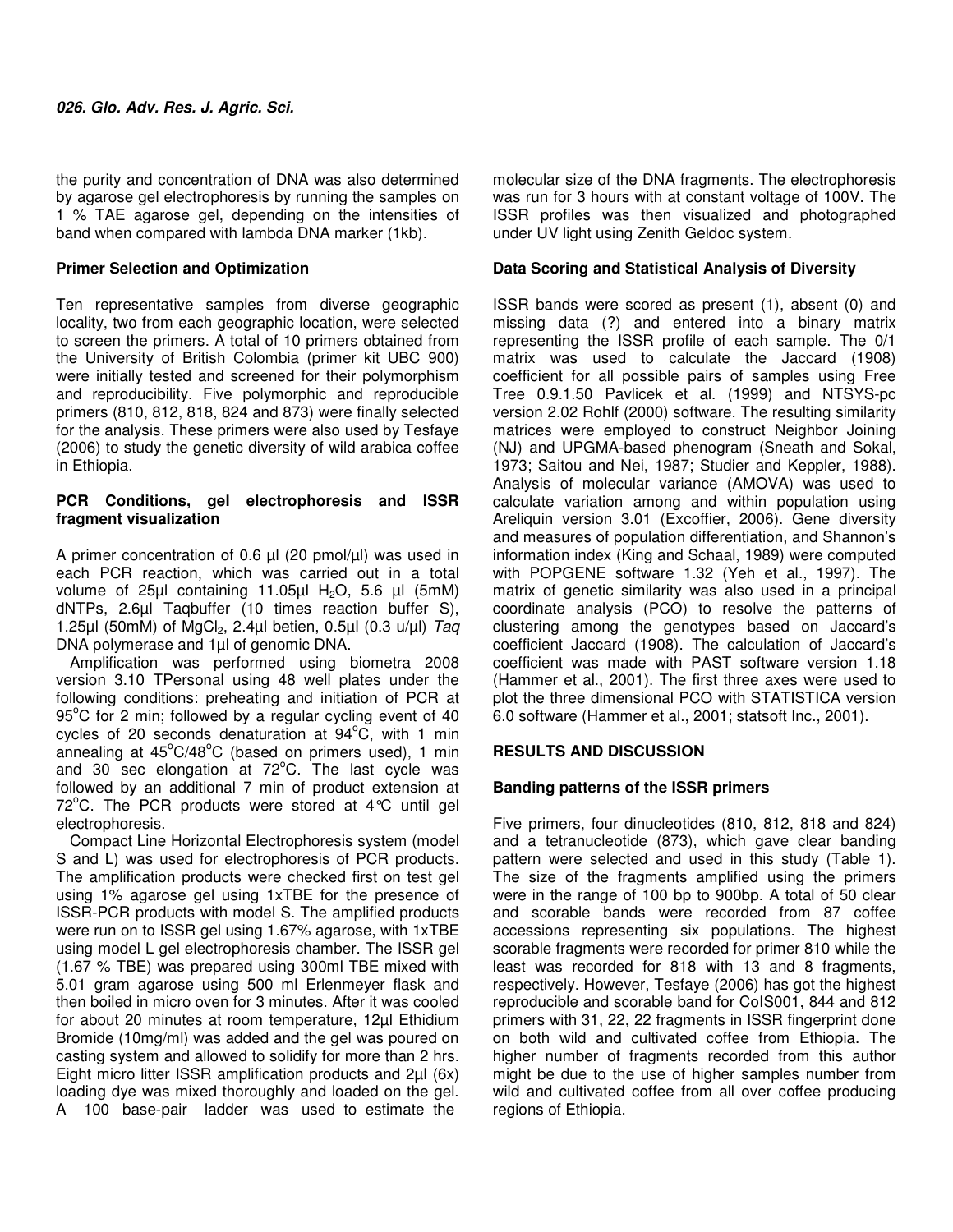| Primers | Repeat      | Amplification | Number of scored bands |
|---------|-------------|---------------|------------------------|
|         | Motif       | Pattern       |                        |
| 810_H   | $(GA)_{8}T$ | Good          | 13                     |
| 812_H   | (GA)8A      | Good          | 9                      |
| 818_H   | (CA)8G      | Good          | 8                      |
| 824_H   | (TC)8G      | Good          | 10                     |
| 873_H   | (GACA)4     | Good          | 10                     |
| Total   |             |               | 50                     |

**Table 1.** Banding patterns generated using the five primers, their repeat motifs, amplification patterns and number of scored bands.

**Table 2.** No. of polymorphic loci and percent polymorphism using all five primers.

| Population    | No. of polymorphic | Percentage of polymorphic | Mean |      |  |
|---------------|--------------------|---------------------------|------|------|--|
|               | Loci               | Loci                      | *h   |      |  |
| Debub Omo     | 47                 | 94                        | 0.38 | 0.55 |  |
| Gamo Gofa     | 50                 | 100                       | 0.36 | 0.54 |  |
| Dawuro        | 32                 | 64                        | 0.20 | 0.31 |  |
| Basketo       | 18                 | 36                        | 0.09 | 0.15 |  |
| Sidama-*Gedeo | 10                 | 20                        | 0.07 | 0.11 |  |
| Mean          | 31.4               | 62.8                      | 0.22 | 0.33 |  |
| Entire data   | 50                 | 100                       | 0.30 | 0.47 |  |

\*Gedeo- as No. of samples from there is low (two), POPGENE analysis was obtained with its adjacent location, Sidama.

\*h = Nei's (1973) gene diversity.

\*I = Shannon's Information index.

All the scored fragments per primers were found to be 100% polymorphic for the five populations evaluated (Table 2). However, Tesfaye (2006) obtained 11.1%, 25%, 6.3% polymorphism with 810, 812, 818, respectively, for coffee landraces collected from limited localities in south, southwestern and eastern Ethiopia. The higher percent of polymorphism detected in this study could be because of large number of samples from several zones in the southern Ethiopia, whwreby known landraces and cultivars are being introduced for several years.

The gene diversity and Shannon`s index value ranges from 0.45-0.22 and 0.64-0.36 for primers 812 and 824, respectively (Table 3). However, Tesfaye (2006) has got the second highest number of polymorphic fragments for primer 812 for coffee landraces; while Balemi (2007) finds the third least percent polymorphism (22.22%) using primer 812 for wild coffee from Harenna forest. The variation on sample size and difference on the status of domestication (wild vs. landrace) could be the main

reason for different levels of polymorphism revealed by the same primers. Figure 1 shows the amplification pattern of the primers used in the study. The first and the second lanes represent molecular size (100 bp DNA ladder) marker and negative control respectively while the rest lanes represent randomly selected coffee accessions in the present study.

In terms of number of percent polymorphism per class of primer, both tetra nucleotide and dinucleotides were found to be equal. This is in contrast to the patterns reported by Tesfaye (2006), Oljira (2006) and Balemi (2007) that detect high levels of polymorphisms (100%) among wild and cultivated coffee collected from Ethiopia using tetra nucleotides primers such as ColS001. Although it is likely that the major factor in this difference is the length of the repeat unit and type, the possibility that the sequence composition plays a role cannot be ruled out from present study because the number of dinucleotides and tetranucleotide is not equal (four  $v_s$  one). All primers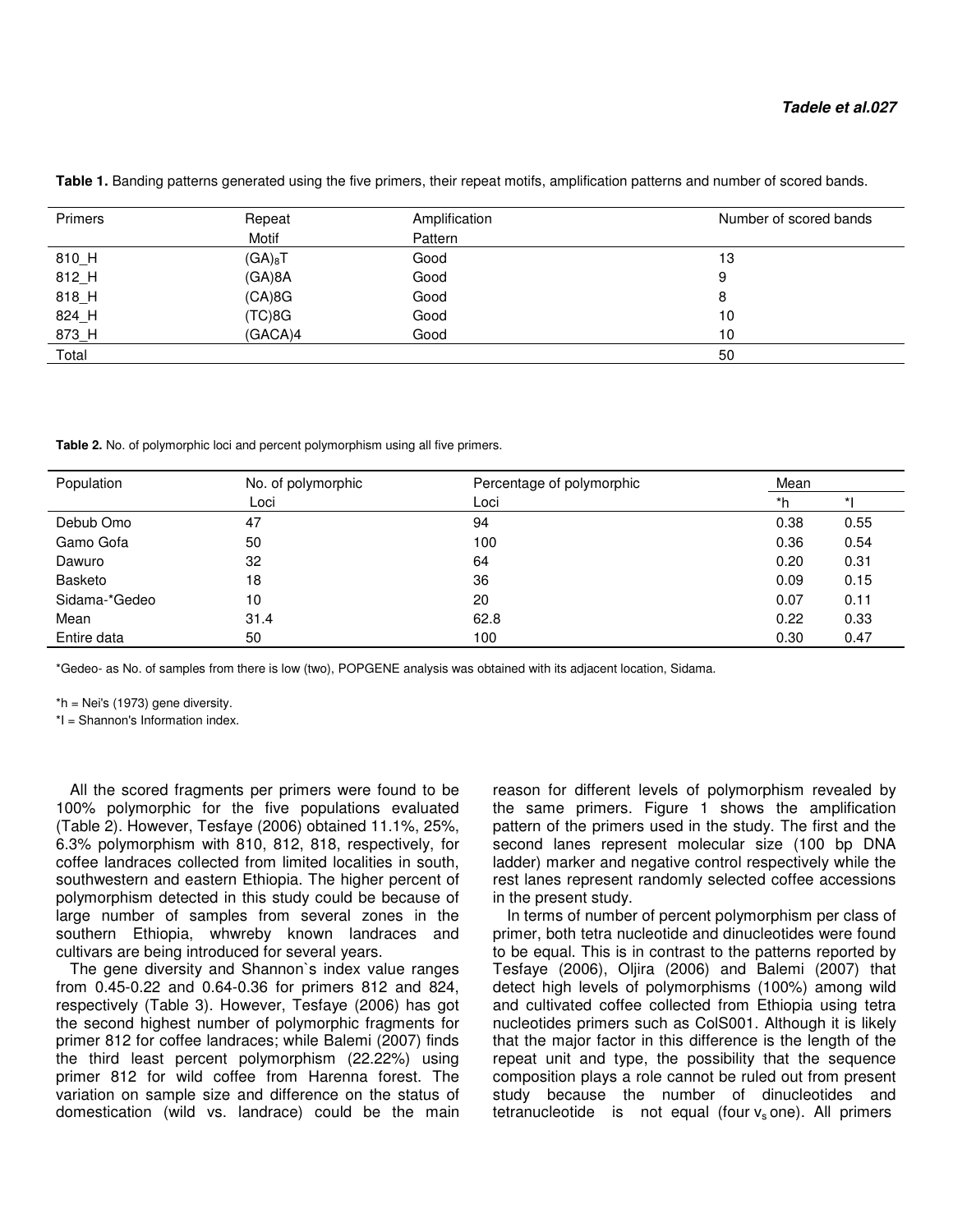| Primer |    |    | No. of scored bands No. of polymorphic loci Percentage of polymorphic loci | Mean |      |
|--------|----|----|----------------------------------------------------------------------------|------|------|
|        |    |    |                                                                            | *h   | *    |
| 810    | 13 | 13 | 100                                                                        | 0.30 | 0.46 |
| 812    | 9  | 9  | 100                                                                        | 0.45 | 0.64 |
| 818    | 8  | 8  | 100                                                                        | 0.32 | 0.49 |
| 824    | 10 | 10 | 100                                                                        | 0.22 | 0.36 |
| 873    | 10 | 10 | 100                                                                        | 0.25 | 0.41 |

**Table 3.** Number of scored band, number of polymorphic band, percent polymorphism, gene diversity Shannon index for each primers.



**Figure 1.** ISSR fingerprint generated from accessions of C. arabica from primers: 810 and 818.

employed in this analysis of genetic diversity showed unique patterns where almost all individuals were observed to have different banding patterns and a specific band, a band which only present between the 100bp and 200bp, was observed for the accession 824 from primer 824. The absence of this fragment in other accessions indicates the possibility of this fragment to be linked to trait that could have adaptive role. However, further studies, that are amplification of more samples with these and other primers along with confirmed accessions with such trait and sequencing of the fragments followed by database search using bioinformatics tools, are to be performed.

ISSR markers are observed to be highly variable within the species and reveal clear polymorphisms among individuals in a population since they use longer primers that allow more stringent annealing temperatures (Fang et al., 1997; Wolfe et al., 1998; Claudia and Lucia, 2008). The current fingerprint analysis and others (Tesfaye, 2006; Oljira, 2006; Balemi, 2007; Mishra et al., 2011) showed the importance of ISSR markers to reveal diversity within and among cultivated and wild populations of coffee.

## **Polymorphic loci and percent polymorphism within population**

All scored fragments were observed to be polymorphic (100%) for all populations evaluated in this study. The number of polymorphic loci per population ranges from 10 for Sidama-Gedeo and 50 for Gamo Gofa. Accordingly, Gamo Gofa showed 100% polymorphism and followed by Debub Omo with 94%. The least percent polymorphism was observed in Sidama-Gedeo and Basketo with 20% and 36% respectively. Moderate polymorphism was detected for Dawuro population with polymorphic level 64%. The least percent polymorphism for Sidama-Gedeo populations (20%) could be due to promotion of specialty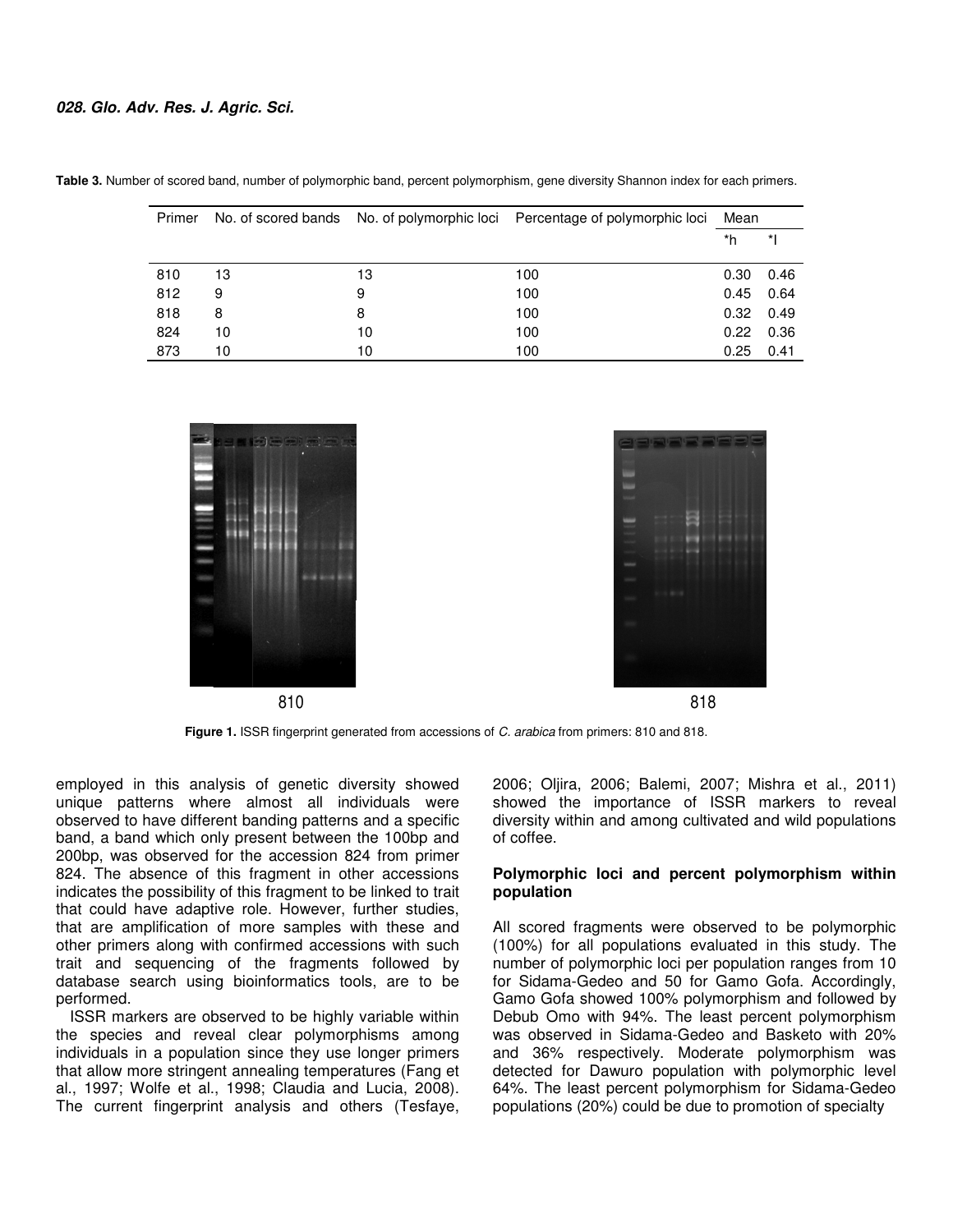| Source of<br>Variations | Sum of squares | Variance components | Percentage<br>variation |      | Fixation<br>indices |
|-------------------------|----------------|---------------------|-------------------------|------|---------------------|
| Among populations       | 155.053        | 2.19593             | 21.95                   | 0.00 | 0.22                |
| Within populations      | 567.650        | 7.80666             | 78.05                   | 0.00 |                     |
| Total                   | 722.703        | 10.00258            |                         |      |                     |

**Table 4.** Analysis of Molecular Variance (AMOVA) of coffee accessions from Southern Ethiopia without grouping.

coffee with limited seedling exchange among neighboring farmers. Both district agricultural bureau and coffee improvement program in Sidama-Gedeo area focused on germplasms and improved cultivars assembled from the same area, this enhanced the narrowing down of genetic base of coffee genetic cultivation in the area.

#### **Genetic diversity within populations of Coffea arabica**

Gene diversity and Shannon`s index were calculated for all the five populations. Samples collected from Debub Omo were the most diverse  $(h = 0.38)$ , and followed by samples from Gamo Gofa ( $h = 0.36$ ) and Dawuro ( $h =$ 0.20). The samples from Basketo ( $h = 0.09$ ) and Sidama-Gedeo ( $h = 0.07$ ) were the least diverse. The calculated Shannon`s diversity index also followed the same patterns like that of the gene diversity. The overall gene diversity and Shannon`s index values for the total population were found to be 0.3 and 0.47, respectively.

Generally, the results indicated the high levels of genetic diversity in coffee landraces in southern part of Ethiopia. However, Tesfaye (2006) observes lower Shannon`s diversity index (0.17-0.22) for the landraces collected from different parts of Ethiopia this could be associated with usage of small sample size-representing different parts of coffee growing regions. The higher genetic diversity was observed for Gamo Gofa and Debub Omo populations followed by Dawuro, and the lower diversity was observed for Basketo and Sidama-Gedeo respectively, which could be attributed to the levels of management implemented and focus on limited germplasm disseminated by different stakeholders.

#### **Analysis of molecular variance and partitioning of genetic diversity**

Analysis of molecular variance was carried out on the entire ISSR data for coffee accessions included in the analysis. The analysis was carried out without further grouping the population based on its geographical proximity; this is mainly because of unequal sample size among populations.

Analysis of molecular variance revealed that higher percentage of variation (78.05%) is attributed to the within population variation while the remaining variation (21.95%) is due to the among population variation. The variation was also found to be highly significant at (P=0.00). According to Wright (1978) the fixation indices value of 0.22 of this analysis indicate that the process of fixation of own alleles of each population is great which means genetic divergence increased gradually as time goes on. In Coffea arabica population, higher among population diversity was expected than within population genetic diversity as the plant is predominantly selfpollinated species (Raus et al., 2003). However, the pollination biology study was carried out in non-native habitats of arabica coffee and hence might not be representative for arabica coffee native habitat where pollinators are actively engaged in facilitating active pollen exchange among individual coffee plant in the high lands of Ethiopia (Fichtl and Adi, 1994).

Meyer (1965) observed higher variation among wild and semi-wild Coffea arabica populations' from montane rain forests of Ethiopia as compared to the cultivated materials and also reported 40% to 60% cross pollination in wild population of C. arabica around Jimma in Ethiopia. Moreover, Aga et al. (2003), Tesfaye (2006), Oljira (2006), Balemi (2007) observe high within population variation as compared to among population variation, which is in agreement with the results of this study. The high within population variation observed in this and other study on Ethiopian arabica coffee indicate that there is high gene flow through either seeds or seedlings exchange. The gene flow could be enhanced via birds, insects, wild and domestic animals by facilitating exchange of pollens and seeds. Moreover, coffee farmers could also contribute to gene flow by exchanging seeds and seedlings of enhanced landraces among nearby districts with the objective of improving productivity of coffee.

The higher within populations' genetic diversity might be accounted to two contrary reasons. Coffea arabica is affected by multiple evolutionary forces which operate within historical and biological context of the plant species. This includes the mating types, gene flow, mode of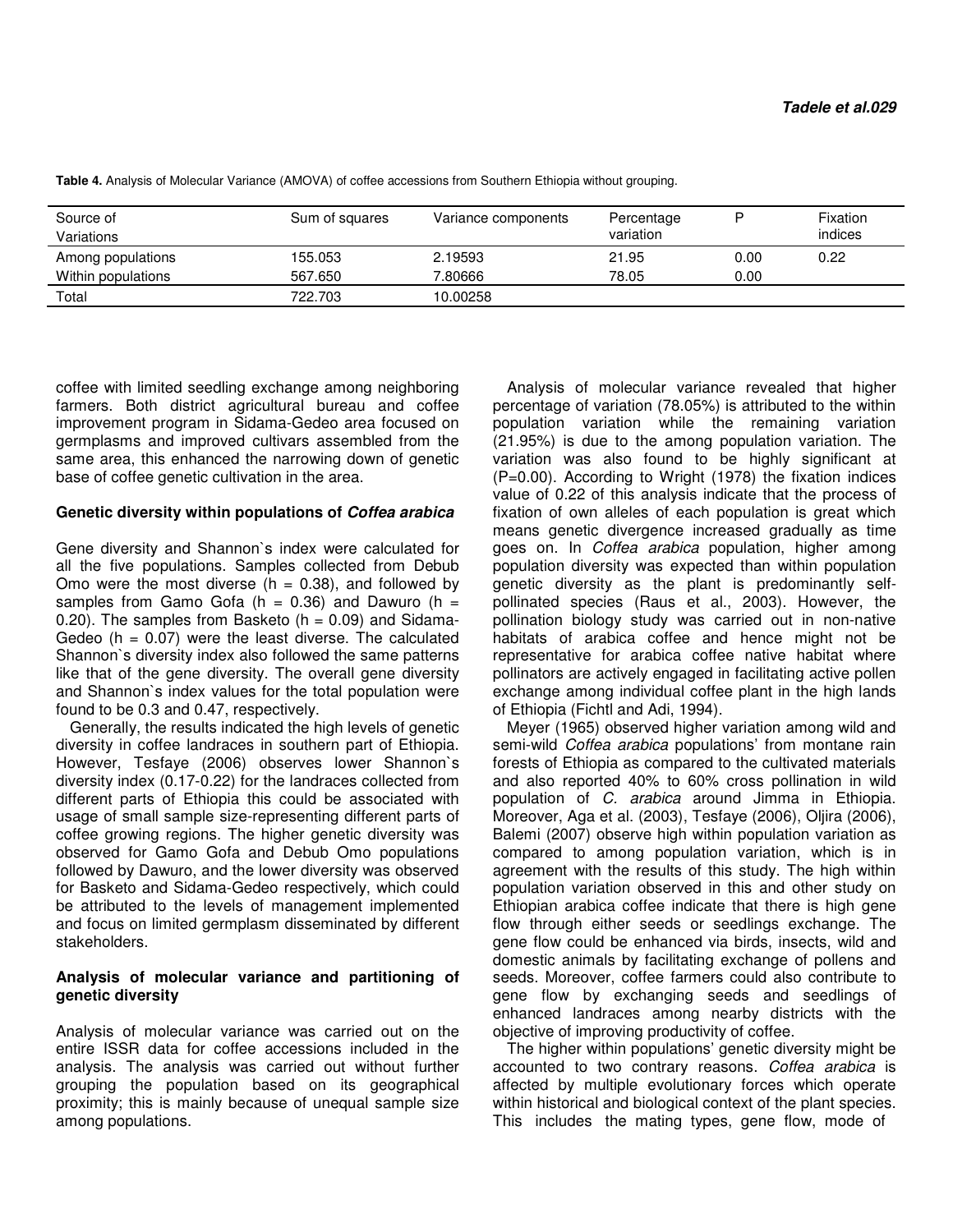

**Figure 2.** UPGMA based dendrogram obtained for 6 populations using 5 ISSR primers. Key: D.Omo-Debub Omo, G.Gofa-Gamo Gofa.

reproduction and natural selection etc. Hamrik and Godt (1989). For this reason, it could be speculated from this result that Coffea arabica might have mixed mating system (partial out-crossing by pollen and seed and partial selfing) for which some extent of gene flow is expected as reported by Meyer (1965) which could result in high within population genetic diversity (Loveless and Hamrik 1984; Aga et al., 2003; Tesfaye, 2006; Oljira, 2006; Balemi, 2007).

In contrary to the above, as Balemi (2007) reported it could also be speculated that the high genetic diversity observed within populations of the Coffea arabica might be due to preferential adaptive gene complexes adapted to environmental changes being evolved during long evolutionary period in a given region. In this case, Coffea arabica population uses selfing as mechanisms to prevent influx of the gene from another portion of the populations that might reduce diversity through disrupting adaptive genes Lowe et al. (2004).

## **Clustering analysis and relationships among populations and individuals**

Based on Jaccard's coefficients UPGMA and neighbor joining (NJ) analysis were used to construct dendrogram for 50 ISSR-PCR fragments scored from 6 populations and 87 individuals. UPGMA analysis of the populations revealed two major groups (Debub Omo and Gamo Gofa). The second major cluster again forked into two sub groups; the first containing Dawuro and Basketo populations, while the second contained Sidama and Gedeo populations (Figure 2). Sidama and Gedeo populations were clustered at the same coefficient level. The population grouping follows geographical proximity which shows the presence of extensive gene flow among neighboring regions or zones.

The UPGMA analysis of the individuals in each accession revealed that the individuals were distributed and inter-mixed with individuals of another population except that some accessions were tending to form cluster in their own population (Figure 3).

Like that of the UPGMA analysis of the individual accession the dendrogram derived from neighbor-joining analysis of the whole ISSR data were not showing a clear grouping (Figure 4). Few accessions from Dawuro, Sidama, Basketo and Gamo Gofa were tended to form their own cluster while some of the accessions distributed all over the tree i.e. individuals of all populations were inter-mixed. Generally, the dendrogram analysis using Coffea arabica individual plant form inter-mixed cluster between populations since high levels of genetic variation is detected in almost all populations investigated.

## **PCO analysis and individual coffee tree variablity on three dimension plot**

All the data obtained using 5 ISSR primers were used for PCO analysis using Jaccard's coefficients of similarity. The first three coordinates of the PCO having eigen values of 10.95, 5.10 and 4.34 with variance of 14.70%, 6.84% and 3.82%, respectively, used to show the grouping of individuals using two and three co ordinates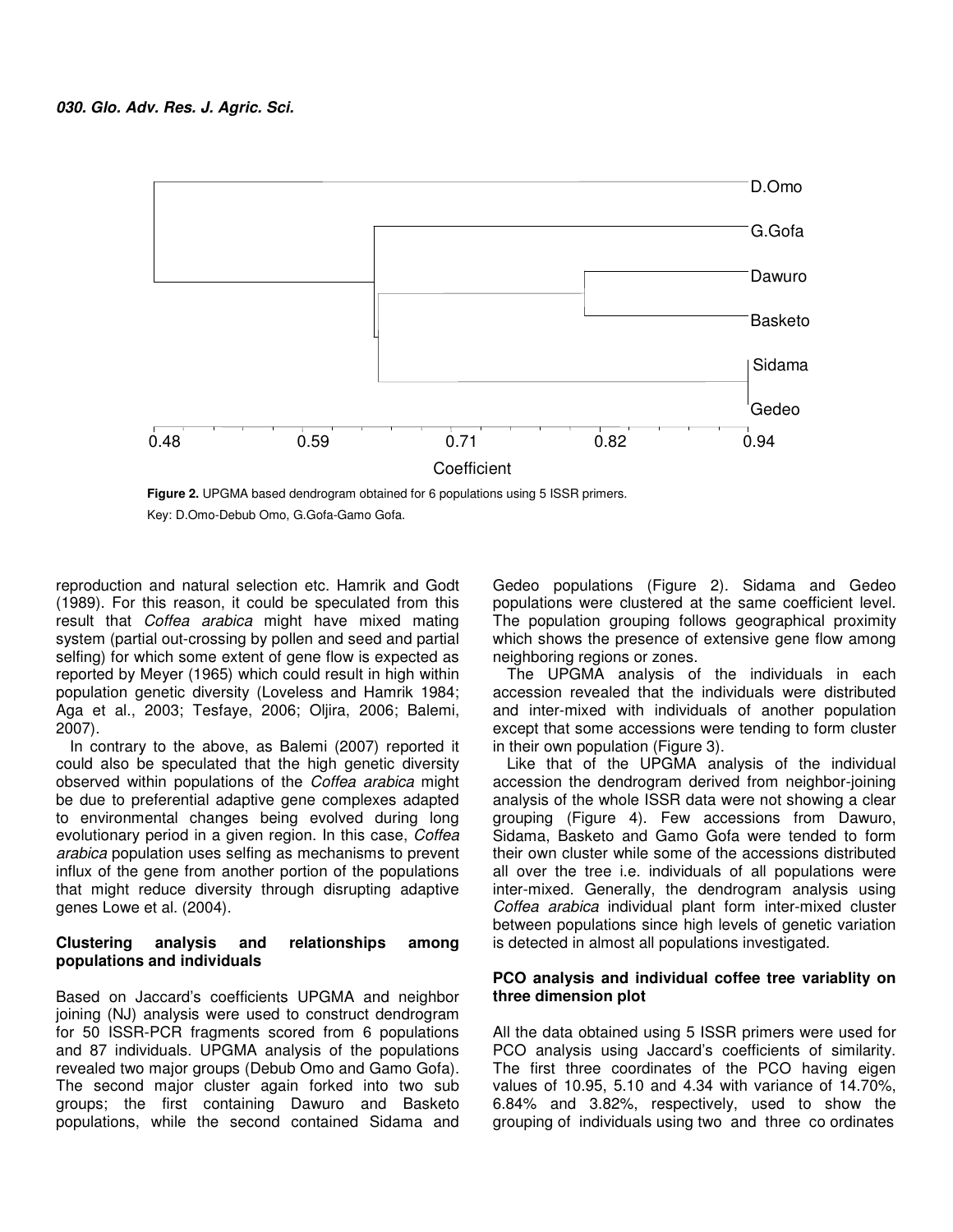## **Tadele et al.031**



**Figure 3.** Dendrogram showing genetic relationships among 87 Coffea plants constructed by UPGMA clustering analysis using 5 ISSR markers. genetic relationships among 87 Coffea plants constructed b<br>Gamo Gofa, Sd-Sidama, Bs-Basketo, and Do-Debub Omo.

Key: Dw-Dawuro, Gd-Gedeo, Gf-Gamo Gofa, Sd-Sidama, Bs-Basketo, and Do-Debub Omo.



**Figure 4.** Neighbor-joining analysis of 87 individuals based on 50 PCR bands amplified by five ISSR primers. **Figure 4.** Neighbor-joining analysis of 87 individuals based on 50 PCR bands amplified<br>primers.<br>Key: Dw-Dawuro, Gd-Gedeo, Gf-Gamo Gofa, Sd-Sidama, Bs-Basketo, and Do-Debub Omo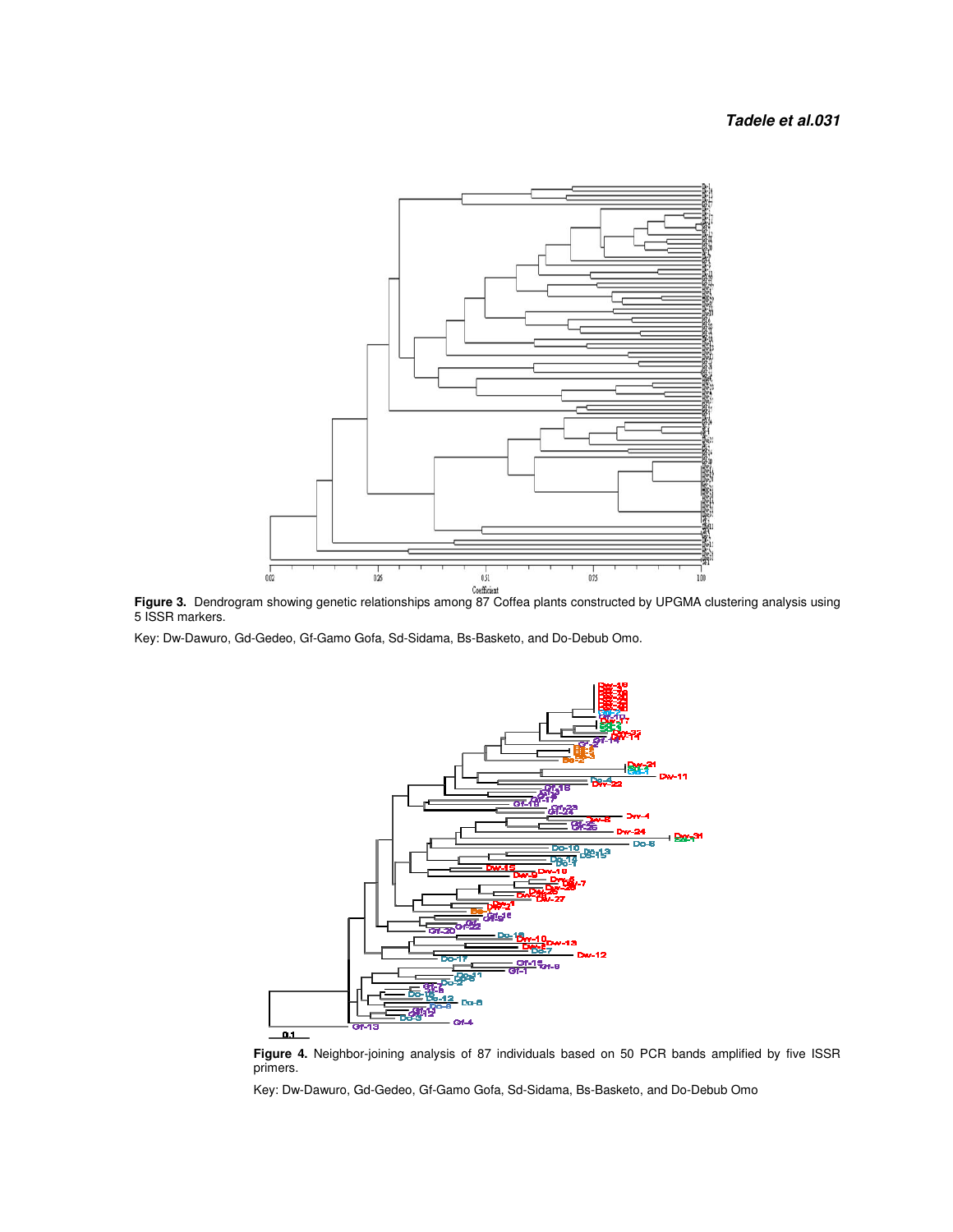

**Figure 5.** Two dimensional representation of principal coordinate analysis of genetic relationships among 87 individuals. Key: Dw-Dawuro, Gd-Gedeo, Gf-Gamo Gofa, Sd-Sidama, Bs Sidama, Bs-Basketo and Do-Debub Omo



**Figure 6.** Three dimensional representation of principal coordinate analysis of genetic relationships among 87 individuals.<br>Key: Dw-Dawuro, Gd-Gedeo, Gf-Gamo Gofa, Sd-Sidama, Bs-Basketo and Do-Debub Omo. Key: Dw-Dawuro, Gd-Gedeo, Gf-Gamo Gofa, Sd-Sidama, Bs-Basketo and Do-Debub Omo.

(Figure 5 and 6) . With the exception of few accessions that come from Debub Omo, Dawuro and Gamo Gofa in 3D most of the individual accessions that represent different populations spread all over the plot. Using two coordinates except Debub Omo and Dawuro, w to form their own cluster, almost similar result was observed like that of three coordinates. This also clearly indicates the high diversity that exists among cultivated (Figure 5 and 6). With the exception of few accessions<br>that come from Debub Omo, Dawuro and Gamo Gofa in<br>3D most of the individual accessions that represent<br>different populations spread all over the plot. Using two<br>coordin

and 6). With the exception of few accessions coffee in Southern Ethiopia. This is in contrast with the from Debub Omo, Dawuro and Gamo Gofa in results Tesfaye (2006), whereby individuals collected from of the individual ac results Tesfaye (2006), whereby individuals collected from the same locality tending to occupy the same 3D (three dimension) space on the PCO. However, the analysis of this author was carried out predominantly on wild coffee which could be the reason for deviation of the PCO result of this study. coffee in Southern Ethiopia. This is in contrast with the results Tesfaye (2006), whereby individuals collected from the same locality tending to occupy the same 3D (three dimension) space on the PCO. However, the analysis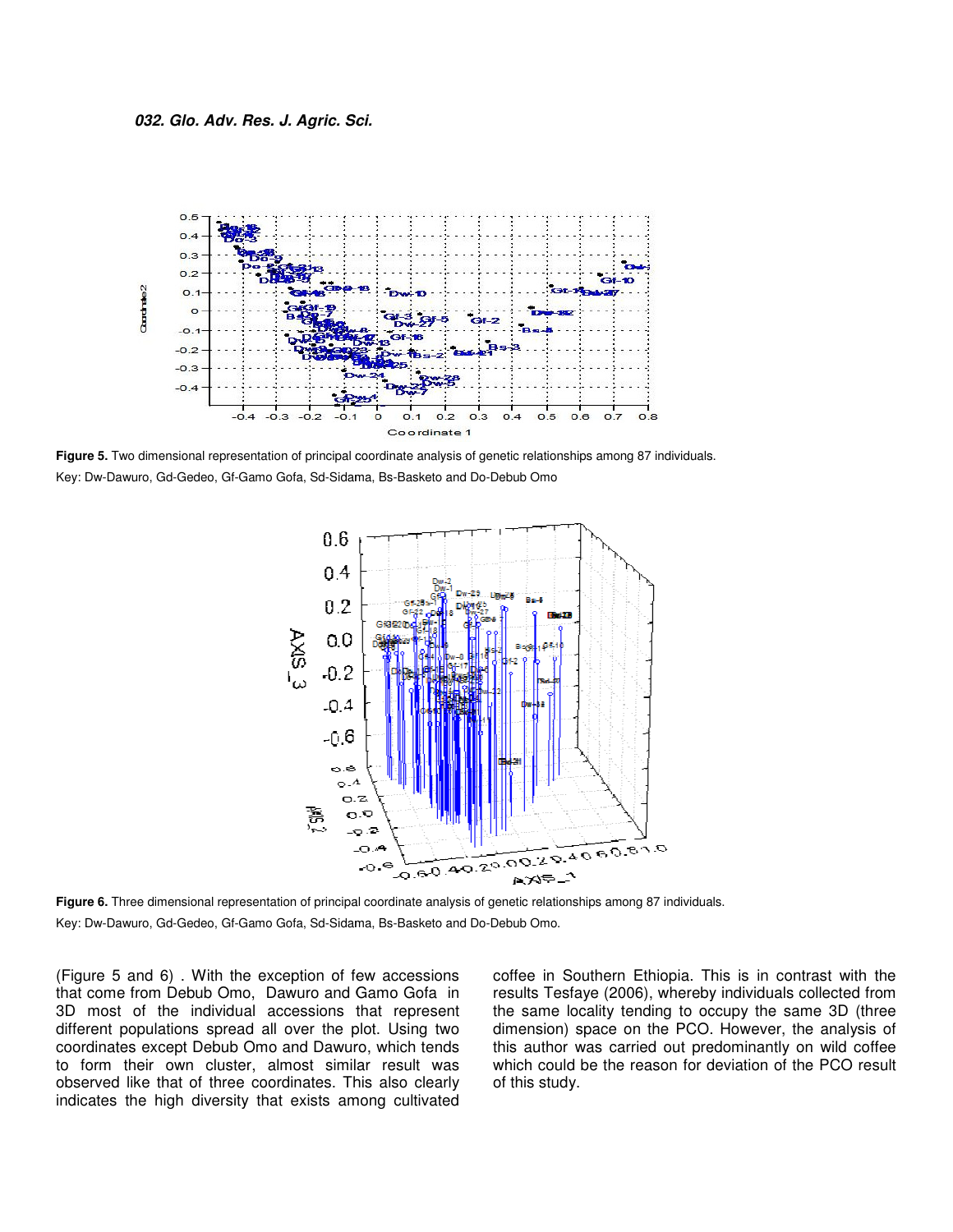#### **CONCLUSIONS**

The information of the pattern and extent of genetic variation can be used to design effective germplasm conservation, for setting germplasm collection mission, to predict the risk of genetic erosion in certain region as well as for defining hetrotic patterns in hybrid breeding by relating the observed patterns with presence of certain economically important traits.

Genetic diversity can be studied using morphological, biochemical or molecular markers. Among the molecular markers, ISSR markers are important to study genetic variations in plant species, as they are effective in detecting very low levels of genetic variation (Zietkiewicz et al., 1994). This marker technique observed to generate information on genetic diversity of landraces of coffee from southern Ethiopia. Four di-nucleotide and a tetranucleotide ISSR primers were used in the present study and revealed high genetic variability within 87 Coffea arabica landraces collected from Southern Ethiopia. Moreover, the marker was able to show relationship among populations of arabica coffee in southern Ethiopia.

Ethiopia is endowed with immense potential of diverse coffee genetic resouces (Olika et al., 2011). Many previous morphological research results showed there is a narrow gene pool in *Coffea arabica* but recent researches based on molecular markers on wild coffee assured there is higher genetic diversity in Ethiopian coffee germplasm. This study on landraces of coffee from Southern Ethiopia showed that there is high polymorphism and genetic diversity in Coffea arabica. However, this diversity analysis should be repeated with co-dominant markers such as microsatellites to determine the levels of inbreeding and also calculate gene flow among coffee producing zones in the south.

The result of the present study has demonstrated that the ISSR technique could be applied for measuring the degree of variability within, and between cultivated coffee populations and cultivars. The marker used in this study also showed the presence of higher diversity within and among populations of cultivated coffee in south, which deserves conservation attention. The present promotion of specialty coffee which is focused on few enhanced landrace materials in south could result in extinction of other landraces with their economically important traits. Hence, the IBC and other stakeholders in federal and regional government should work jointly to conserve the landrace population in southern Ethiopia.

#### **ACKNOWLEDGEMENTS**

The authors would like to thank Ethiopian Institute of Biodiversity Conservation (IBC) for kindly providing coffee

leaf samples. They also acknowledge the help from Holeta Biotechnology Research Institute for allowing us to use Nanodrop to measure the quantity and quality of coffee DNA extracted for this study.

#### **REFERENCES**

- Aga E, Bryngelsson T, Endashaw B, Salomon B (2003). Genetic diversity of forest arabica coffee (Coffea arabica L.) in Ethiopia as revealed by random amplified Polymorphic DNA (RAPD) analysis. Hereditas 138: 36-46.
- Aga E, Endashaw B, Bryngelsson T (2005). Inter-simple sequence repeats (ISSR) variation in forest coffee trees (Coffea arabica L.) populations from Ethiopia. Genetica 124: 213–221.
- Balemi S (2007). Genetic Diversity Analysis of the Wild Coffea arabica L. Populations from Harenna Forest, Bale Mountains of Ethiopia, Using Inter Simple Sequence Repeats (ISSR) Marker. MSc Thesis. Addis Ababa University. Addis Ababa, Ethiopia.
- Borsch T, Hill KW, Quandt D, Wilde V, Neinhuis C, Barhlott W (2003). Noncoding plastid trn T-trnF sequences reveal a well resolved phylogeny of vassal angiosperms. J. Evolutionary Biol. 16:558-576.
- Excoffier L (2006). An Integrated Soft Ware Package for Population Genetics Data Analysis. Computational and Molecular population Genetics Lab. (MPG), Institute of Zoology, University of Bern, Switzerland.
- FAO (2009). Study prepared in the framework of FAO project GCP/RAF/404/GER. The Market for Organic and Fair-Trade Coffee."Increasing income and food security of small farmers in West and Central Africa through exports of organic and fair-trade tropical products." September, 2009.
- Fichtl R and Adi A (1994). Honey bee flora of Ethiopia. DED, MargrafVerlag.
- Gole TW (2003). Conservation and Use of Coffea Genetic Resources in Ethiopia: Challenges and Opportunities in the Context Current Global Situations.
- Hammer O, Harper DAT, Ryan PD (2001). PAST: Paleontological statistics software package for education and data analysis. Palaeontologia electronica4:9.
- Hamrick JL, Godt MJ (1989). Allozyme diversity in plant species. In: A.H.D. Brown, M.T. Clegg, A.L. Kahler and B.S. Weir (eds), Plant Population Genetics, Breeding and Germplasm Resources. Sinauer Associates Inc., Sunderland, Massachusetts, USA. pp. 43-63.
- ICGN (2009). International coffee genome network-Concept Note. Prepared by ICGN working group 3 and presented tothe International Coffee Organization (ICO) Private Sector Consultative Board MeetingLondon, March 16, 2009.
- ICO (2011). The Story of Coffee. http://www.ico.org/coffee\_story.asp. Accessed on 22-01 2011.<br>Jaccard P (1908).
- nouvellesresearchesSur la distribution florale.SociétéVaudoise des Sciences Naturelles 44:223-270.
- King LM, Schaal BA (1989). Ribosomal-DNA variation and distribution in Rudbeckiamissouriensis.Evolution 43: 1117–1119.
- Li P, Xiaoping Z, Yicun C, Guangqin L, Guan Z, Yangdong W (2008). Genetic diversity and germplasm resource research on tung tree (Verniciafordii) cultivars, investigated by inter-simple sequence repeats. African Journal of Biotechnology 7 (8): 1054-1059.
- Loveless MD, Hamrick JL (1984). Ecological determinants of genetic structure in plant populations.Annual Review of Ecology and Systematics 15: 65–95.
- Lowe A, Harris S, Ashton P (2004). Ecological Genetics: Design, Analysis and Applications.Blackwell Publishing. Australia.
- Masumbuko LI, Bryngelsson T (2006). Inter simple sequence repeat (ISSR) analysis of diploid coffee species and cultivated Coffea arabica L. from Tanzania. Genetic Resource and Crop Evolution 53: 357-366.